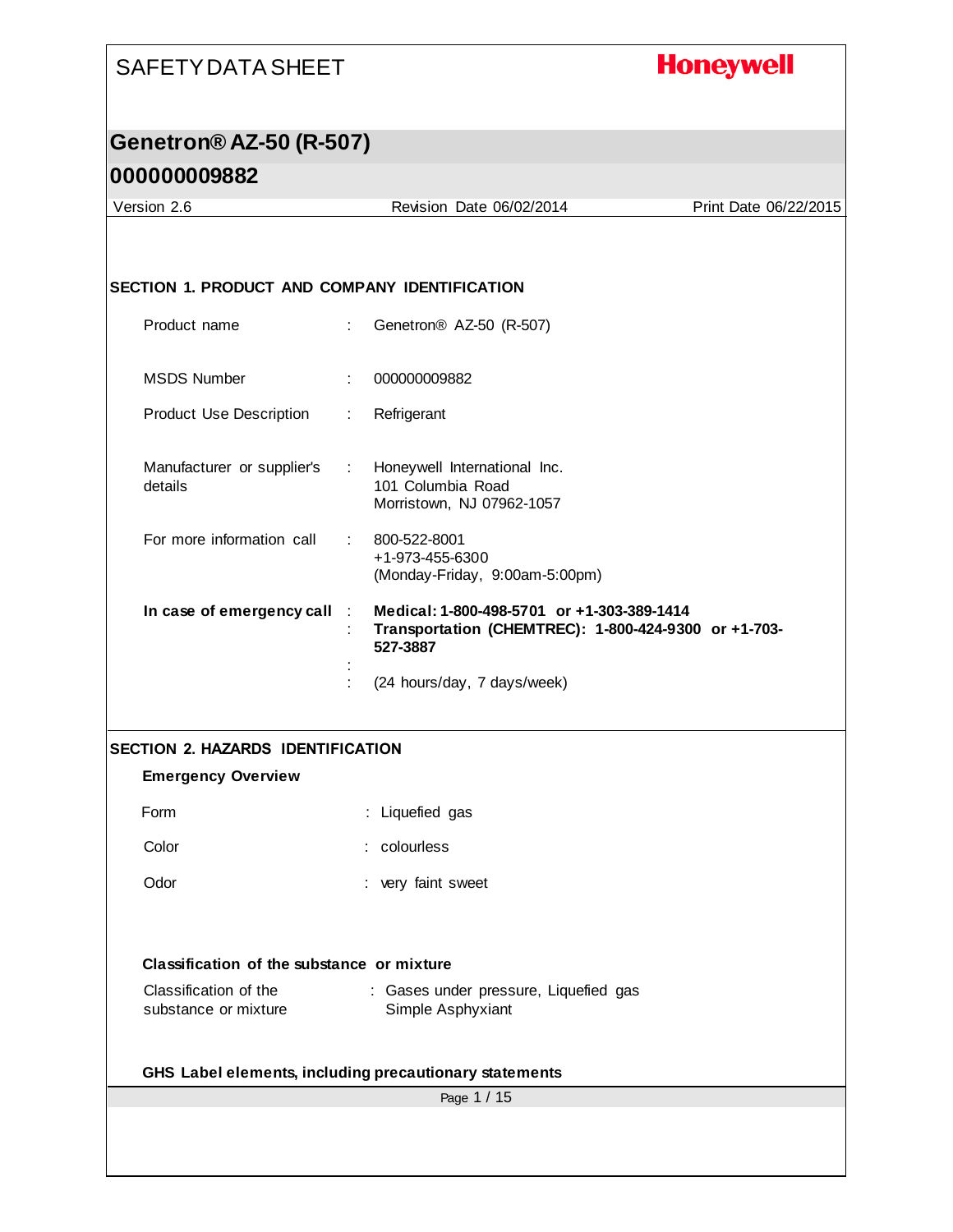| <b>SAFETY DATA SHEET</b>                                                                                                                                                                                                                 |                                                         |                                                                                                                                                                                          | <b>Honeywell</b>      |
|------------------------------------------------------------------------------------------------------------------------------------------------------------------------------------------------------------------------------------------|---------------------------------------------------------|------------------------------------------------------------------------------------------------------------------------------------------------------------------------------------------|-----------------------|
| Genetron® AZ-50 (R-507)                                                                                                                                                                                                                  |                                                         |                                                                                                                                                                                          |                       |
| 000000009882                                                                                                                                                                                                                             |                                                         |                                                                                                                                                                                          |                       |
| Version 2.6                                                                                                                                                                                                                              | Revision Date 06/02/2014                                |                                                                                                                                                                                          | Print Date 06/22/2015 |
| Symbol(s)                                                                                                                                                                                                                                |                                                         |                                                                                                                                                                                          |                       |
| Signal word                                                                                                                                                                                                                              | : Warning                                               |                                                                                                                                                                                          |                       |
| Hazard statements                                                                                                                                                                                                                        |                                                         | : Contains gas under pressure; may explode if heated.<br>May displace oxygen and cause rapid suffocation.                                                                                |                       |
| Precautionary statements                                                                                                                                                                                                                 | : Storage:                                              | Protect from sunlight. Store in a well-ventilated place.                                                                                                                                 |                       |
| Hazards not otherwise<br>classified                                                                                                                                                                                                      | : May cause frostbite.<br>May cause cardiac arrhythmia. | May cause eye and skin irritation.                                                                                                                                                       |                       |
|                                                                                                                                                                                                                                          |                                                         |                                                                                                                                                                                          |                       |
| Carcinogenicity<br>No component of this product present at levels greater than or equal to 0.1% is identified as a known<br>or anticipated carcinogen by NTP, IARC, or OSHA.<br><b>SECTION 3. COMPOSITION/INFORMATION ON INGREDIENTS</b> |                                                         |                                                                                                                                                                                          |                       |
| Chemical nature                                                                                                                                                                                                                          | : Mixture                                               |                                                                                                                                                                                          |                       |
| <b>Chemical Name</b>                                                                                                                                                                                                                     |                                                         | CAS-No.                                                                                                                                                                                  | Concentration         |
| Pentafluoroethane                                                                                                                                                                                                                        |                                                         | 354-33-6                                                                                                                                                                                 | 50.00 %               |
| 1,1,1-Trifluoroethane                                                                                                                                                                                                                    |                                                         | 420-46-2                                                                                                                                                                                 | 50.00 %               |
| <b>SECTION 4. FIRST AID MEASURES</b>                                                                                                                                                                                                     |                                                         |                                                                                                                                                                                          |                       |
| Inhalation                                                                                                                                                                                                                               |                                                         | Move to fresh air. If breathing is irregular or stopped,<br>administer artificial respiration. Use oxygen as required,<br>provided a qualified operator is present. Call a physician. Do |                       |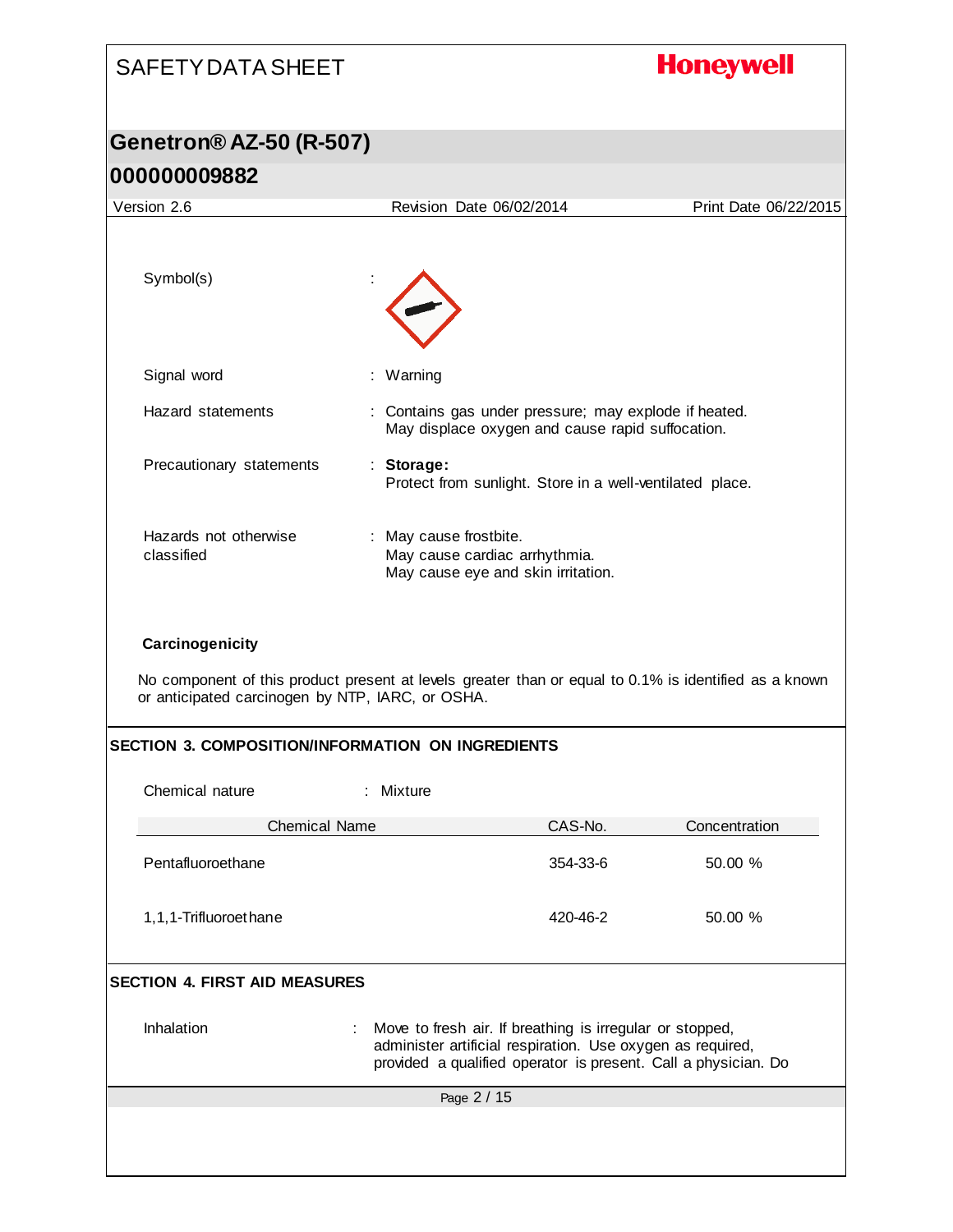# **Honeywell**

| <u>UUUUUUUJOOZ</u>                      |                                                                                                                                                                                                                                                                                                                                                                                                                    |                       |
|-----------------------------------------|--------------------------------------------------------------------------------------------------------------------------------------------------------------------------------------------------------------------------------------------------------------------------------------------------------------------------------------------------------------------------------------------------------------------|-----------------------|
| Version 2.6                             | Revision Date 06/02/2014                                                                                                                                                                                                                                                                                                                                                                                           | Print Date 06/22/2015 |
|                                         | not give drugs from adrenaline-ephedrine group.                                                                                                                                                                                                                                                                                                                                                                    |                       |
| Skin contact                            | After contact with skin, wash immediately with plenty of water.<br>If there is evidence of frostbite, bathe (do not rub) with<br>lukewarm (not hot) water. If water is not available, cover with a<br>clean, soft cloth or similar covering. If symptoms persist, call a<br>physician.                                                                                                                             |                       |
| Eye contact                             | : Rinse immediately with plenty of water, also under the eyelids,<br>for at least 15 minutes. In case of frostbite water should be<br>lukewarm, not hot. If symptoms persist, call a physician.                                                                                                                                                                                                                    |                       |
| Ingestion                               | Unlikely route of exposure. As this product is a gas, refer to the<br>inhalation section. Do not induce vomiting without medical<br>advice. Call a physician immediately.                                                                                                                                                                                                                                          |                       |
| Notes to physician                      |                                                                                                                                                                                                                                                                                                                                                                                                                    |                       |
| Treatment                               | : Because of the possible disturbances of cardiac rhythm,<br>catecholamine drugs, such as epinephrine, should be used<br>with special caution and only in situations of emergency life<br>support. Treatment of overexposure should be directed at the<br>control of symptoms and the clinical conditions. Treat frost-<br>bitten areas as needed.                                                                 |                       |
| <b>SECTION 5. FIREFIGHTING MEASURES</b> |                                                                                                                                                                                                                                                                                                                                                                                                                    |                       |
| Suitable extinguishing media            | : The product is not flammable.<br>Use water spray, alcohol-resistant foam, dry chemical or<br>carbon dioxide.<br>Use extinguishing measures that are appropriate to local<br>circumstances and the surrounding environment.                                                                                                                                                                                       |                       |
| Specific hazards during<br>firefighting | Contents under pressure.<br>This product is not flammable at ambient temperatures and<br>atmospheric pressure.<br>However, this material can ignite when mixed with air under<br>pressure and exposed to strong ignition sources.<br>Container may rupture on heating.<br>Cool closed containers exposed to fire with water spray.<br>Do not allow run-off from fire fighting to enter drains or water<br>courses. |                       |
|                                         | Page 3 / 15                                                                                                                                                                                                                                                                                                                                                                                                        |                       |
|                                         |                                                                                                                                                                                                                                                                                                                                                                                                                    |                       |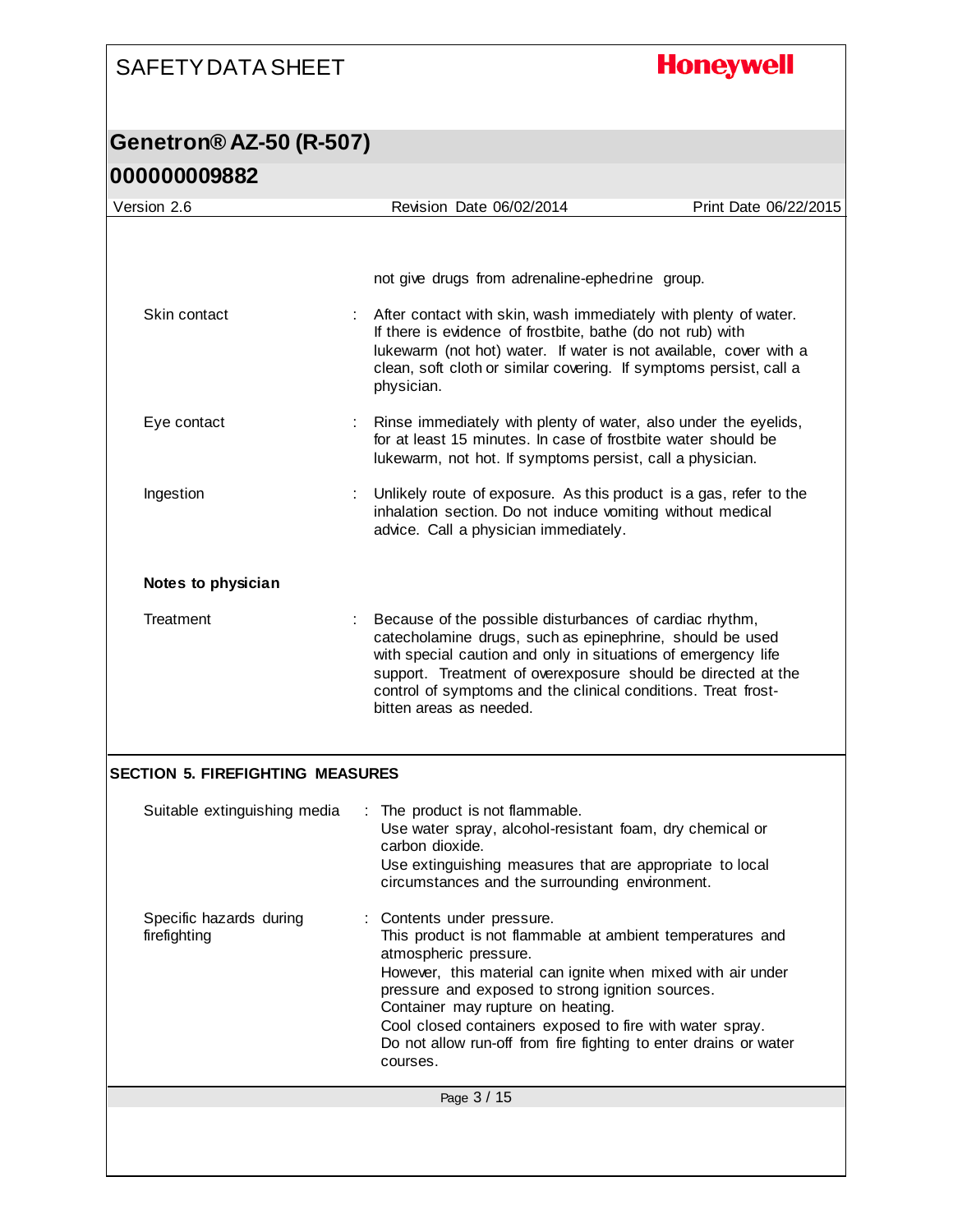#### **Honeywell** SAFETY DATA SHEET **Genetron® AZ-50 (R-507) 000000009882** Version 2.6 Revision Date 06/02/2014 Print Date 06/22/2015 Vapours are heavier than air and can cause suffocation by reducing oxygen available for breathing. Rapid evapouration of the liquid may cause frostbite. In case of fire hazardous decomposition products may be produced such as: Hydrogen halides Hydrogen fluoride Carbon monoxide Carbon dioxide (CO2) Carbonyl halides Special protective equipment : In the event of fire and/or explosion do not breathe fumes. for firefighters Wear self-contained breathing apparatus and protective suit. No unprotected exposed skin areas. **SECTION 6. ACCIDENTAL RELEASE MEASURES** Personal precautions : Immediately evacuate personnel to safe areas. Keep people away from and upwind of spill/leak. Wear personal protective equipment. Unprotected persons must be kept away. Remove all sources of ignition. Avoid skin contact with leaking liquid (danger of frostbite). Ventilate the area. After release, disperses into the air. Vapours are heavier than air and can cause suffocation by reducing oxygen available for breathing. Avoid accumulation of vapours in low areas. Unprotected personnel should not return until air has been tested and determined safe. Ensure that the oxygen content is >= 19.5%. Environmental precautions : Prevent further leakage or spillage if safe to do so. The product evapourates readily. Methods for cleaning up : Ventilate the area. **SECTION 7. HANDLING AND STORAGE Handling**Page 4 / 15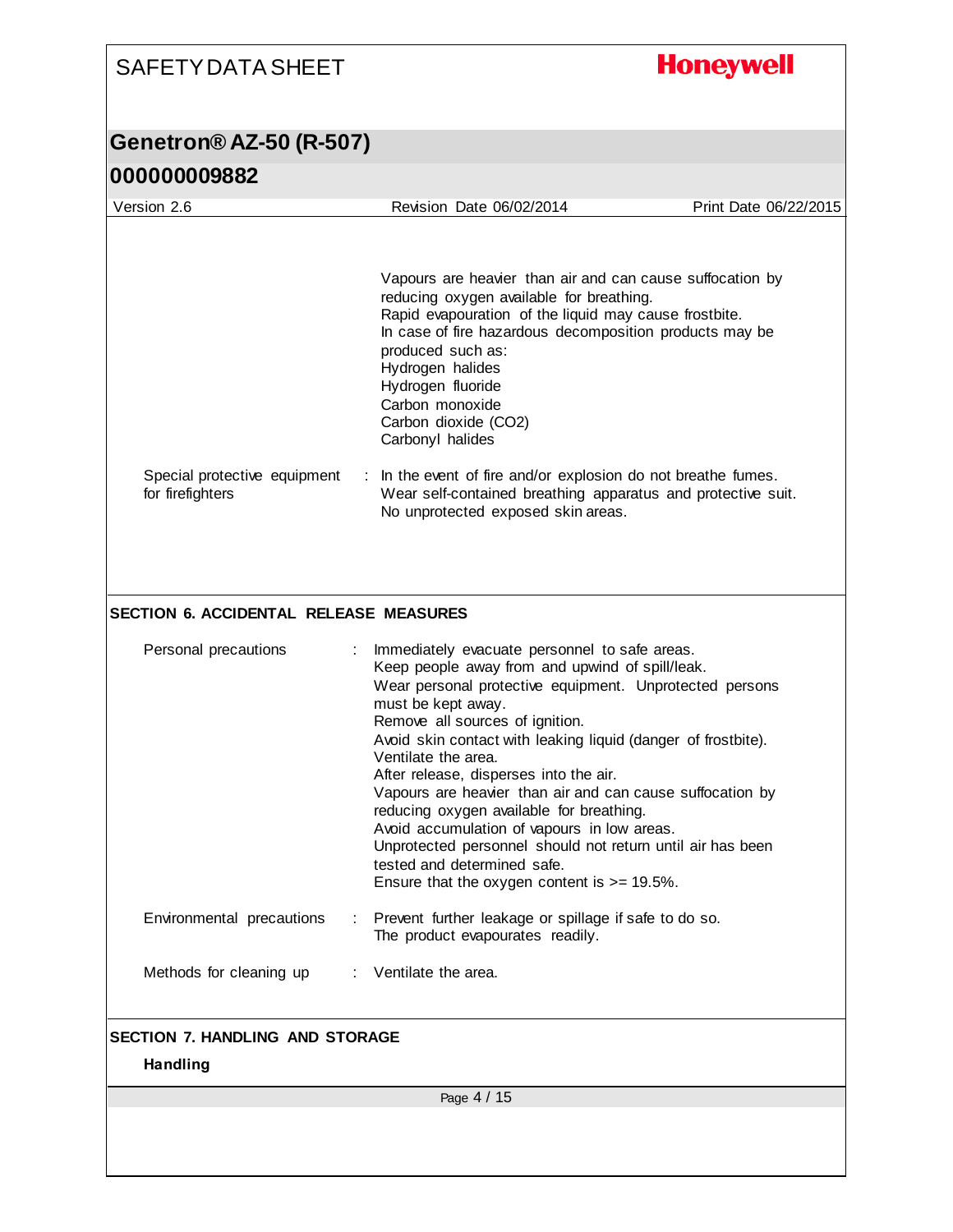# **Honeywell**

| ,,,,,,,,,                                          |                                                                                                                                                                                                                                                                                                                                                                                                                                                                                                                                                                                                                                                                                                                                                                     |                       |
|----------------------------------------------------|---------------------------------------------------------------------------------------------------------------------------------------------------------------------------------------------------------------------------------------------------------------------------------------------------------------------------------------------------------------------------------------------------------------------------------------------------------------------------------------------------------------------------------------------------------------------------------------------------------------------------------------------------------------------------------------------------------------------------------------------------------------------|-----------------------|
| Version 2.6                                        | Revision Date 06/02/2014                                                                                                                                                                                                                                                                                                                                                                                                                                                                                                                                                                                                                                                                                                                                            | Print Date 06/22/2015 |
|                                                    |                                                                                                                                                                                                                                                                                                                                                                                                                                                                                                                                                                                                                                                                                                                                                                     |                       |
| Handling                                           | Handle with care.<br>Avoid inhalation of vapour or mist.<br>Do not get in eyes, on skin, or on clothing.<br>Wear personal protective equipment.<br>Use only in well-ventilated areas.<br>Pressurized container. Protect from sunlight and do not expose<br>to temperatures exceeding 50 °C.<br>Follow all standard safety precautions for handling and use of<br>compressed gas cylinders.<br>Use authorized cylinders only.<br>Protect cylinders from physical damage.<br>Do not puncture or drop cylinders, expose them to open flame<br>or excessive heat.<br>Do not pierce or burn, even after use. Do not spray on a naked<br>flame or any incandescent material.<br>Do not remove screw cap until immediately ready for use.<br>Always replace cap after use. |                       |
| Advice on protection<br>against fire and explosion | The product is not flammable.<br>Can form a combustible mixture with air at pressures above<br>atmospheric pressure.                                                                                                                                                                                                                                                                                                                                                                                                                                                                                                                                                                                                                                                |                       |
| <b>Storage</b>                                     |                                                                                                                                                                                                                                                                                                                                                                                                                                                                                                                                                                                                                                                                                                                                                                     |                       |
| Requirements for storage<br>areas and containers   | Pressurized container: protect from sunlight and do not expose<br>to temperatures exceeding 50 °C. Do not pierce or burn, even<br>after use.<br>Keep containers tightly closed in a dry, cool and well-ventilated<br>place.<br>Storage rooms must be properly ventilated.<br>Ensure adequate ventilation, especially in confined areas.<br>Protect cylinders from physical damage.                                                                                                                                                                                                                                                                                                                                                                                  |                       |
| SECTION 8. EXPOSURE CONTROLS/PERSONAL PROTECTION   |                                                                                                                                                                                                                                                                                                                                                                                                                                                                                                                                                                                                                                                                                                                                                                     |                       |
| Protective measures                                | Do not breathe vapour.<br>Avoid contact with skin, eyes and clothing.<br>Ensure that eyewash stations and safety showers are close to<br>the workstation location.                                                                                                                                                                                                                                                                                                                                                                                                                                                                                                                                                                                                  |                       |
| Engineering measures                               | General room ventilation is adequate for storage and handling.                                                                                                                                                                                                                                                                                                                                                                                                                                                                                                                                                                                                                                                                                                      |                       |
|                                                    | Page 5 / 15                                                                                                                                                                                                                                                                                                                                                                                                                                                                                                                                                                                                                                                                                                                                                         |                       |
|                                                    |                                                                                                                                                                                                                                                                                                                                                                                                                                                                                                                                                                                                                                                                                                                                                                     |                       |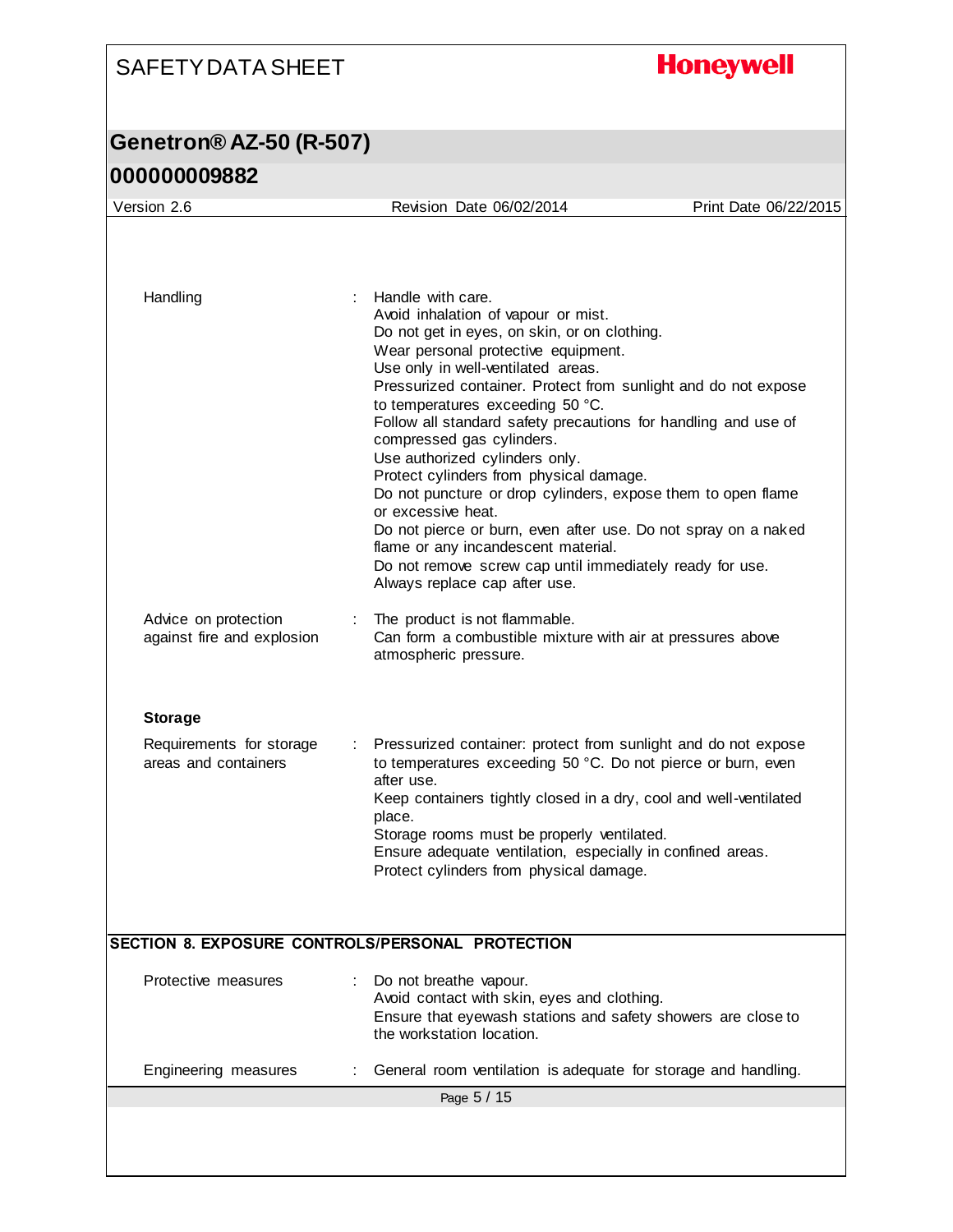## **Honeywell**

### **Genetron® AZ-50 (R-507) 000000009882**

| Version 2.6              |                                                        | Revision Date 06/02/2014                                                                                                                                                                                                                                                                                                     | Print Date 06/22/2015 |
|--------------------------|--------------------------------------------------------|------------------------------------------------------------------------------------------------------------------------------------------------------------------------------------------------------------------------------------------------------------------------------------------------------------------------------|-----------------------|
|                          | ventilation facilities.                                | Perform filling operations only at stations with exhaust                                                                                                                                                                                                                                                                     |                       |
| Eye protection           |                                                        | Wear as appropriate:<br>Safety glasses with side-shields<br>If splashes are likely to occur, wear:<br>Goggles or face shield, giving complete protection to eyes                                                                                                                                                             |                       |
| Hand protection          | Leather gloves<br>Protective gloves<br>Neoprene gloves | In case of contact through splashing:<br>Polyvinyl alcohol or nitrile- butyl-rubber gloves                                                                                                                                                                                                                                   |                       |
| Skin and body protection |                                                        | Avoid skin contact with leaking liquid (danger of frostbite).<br>Wear cold insulating gloves/ face shield/eye protection.                                                                                                                                                                                                    |                       |
| Respiratory protection   | equipment.                                             | In case of insufficient ventilation, wear suitable respiratory<br>Wear a positive-pressure supplied-air respirator.<br>Vapours are heavier than air and can cause suffocation by<br>reducing oxygen available for breathing.<br>For rescue and maintenance work in storage tanks use self-<br>contained breathing apparatus. |                       |
| Hygiene measures         | practice.                                              | Handle in accordance with good industrial hygiene and safety<br>Ensure adequate ventilation, especially in confined areas.<br>Avoid contact with skin, eyes and clothing.<br>Remove and wash contaminated clothing before re-use.<br>Keep working clothes separately.                                                        |                       |

#### **Exposure Guidelines**

| <b>Components</b> | CAS-No.  | Value    | Control          | Upda | <b>Basis</b>   |
|-------------------|----------|----------|------------------|------|----------------|
|                   |          |          | parameters       | te   |                |
| Pentafluoroethan  | 354-33-6 | TWA :    | 4,900 mg/m3      | 2007 | WEEL:US, AIHA  |
| е                 |          | time     | $(1,000$ ppm $)$ |      | Workplace      |
|                   |          | weighted |                  |      | Environmental  |
|                   |          | average  |                  |      | Exposure Level |
|                   |          |          |                  |      | (WEEL) Guides  |
|                   |          |          |                  |      |                |

Page 6 / 15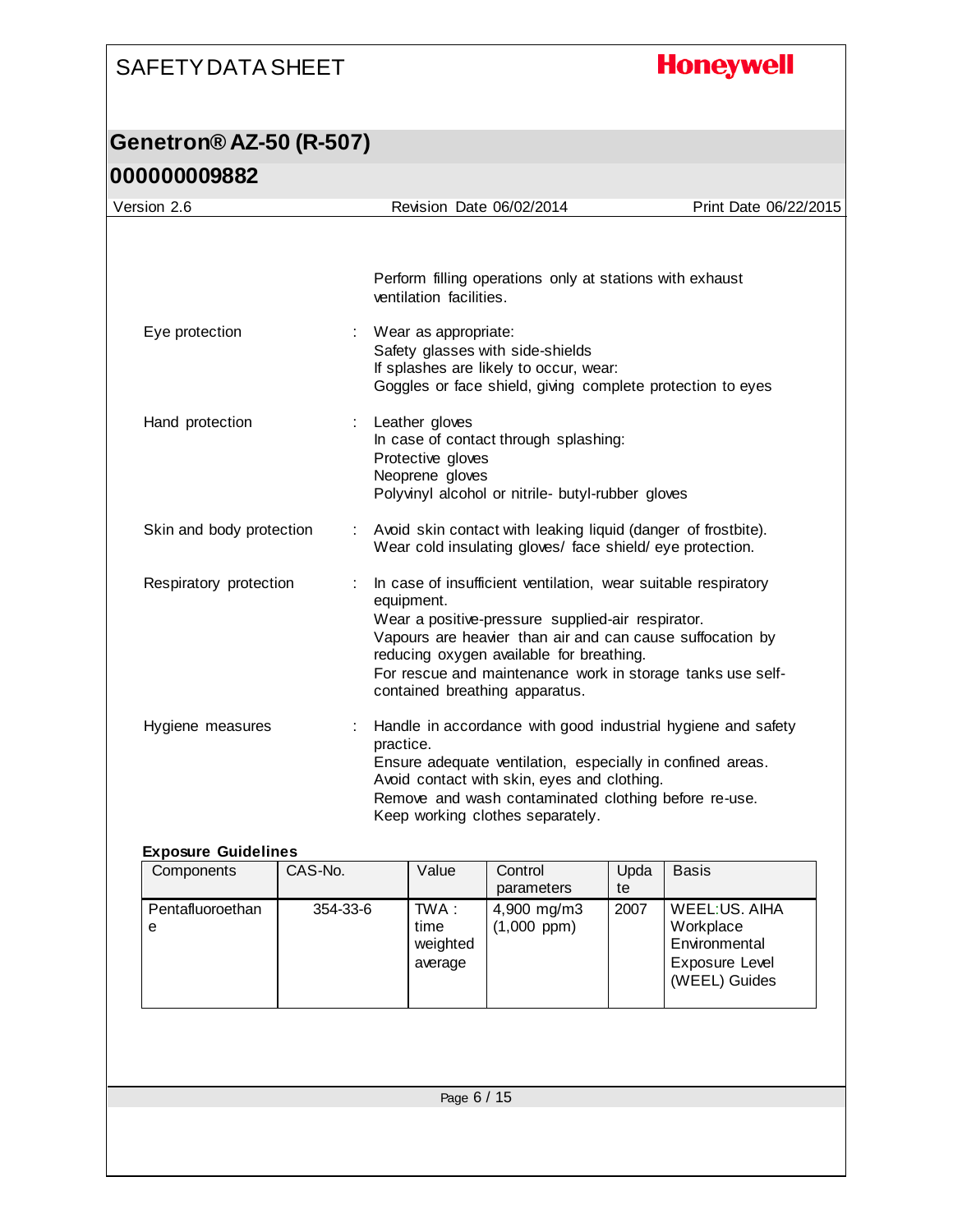# **Honeywell**

## **Genetron® AZ-50 (R-507)**

| Version 2.6                                 |          |                                      | Revision Date 06/02/2014        |      | Print Date 06/22/2015                                                                 |
|---------------------------------------------|----------|--------------------------------------|---------------------------------|------|---------------------------------------------------------------------------------------|
|                                             |          |                                      |                                 |      |                                                                                       |
| Pentafluoroethan<br>$\mathbf e$             | 354-33-6 | TWA :<br>time<br>weighted<br>average | $(1,000$ ppm)                   |      | Honeywell: Limit<br>established by<br>Honeywell<br>International Inc.                 |
| $1, 1, 1-$<br>Trifluoroethane               | 420-46-2 | TWA :<br>time<br>weighted<br>average | $(1,000$ ppm)                   |      | Honeywell: Limit<br>established by<br>Honeywell<br>International Inc.                 |
| $1, 1, 1$ -<br>Trifluoroethane              | 420-46-2 | TWA:<br>time<br>weighted<br>average  | 3,400 mg/m3<br>$(1,000$ ppm $)$ | 2007 | <b>WEEL:US. AIHA</b><br>Workplace<br>Environmental<br>Exposure Level<br>(WEEL) Guides |
|                                             |          |                                      |                                 |      |                                                                                       |
| SECTION 9. PHYSICAL AND CHEMICAL PROPERTIES |          |                                      |                                 |      |                                                                                       |
| Physical state                              |          | : Liquefied gas                      |                                 |      |                                                                                       |
| Color                                       |          | colourless                           |                                 |      |                                                                                       |
| Odor                                        |          | very faint sweet                     |                                 |      |                                                                                       |
| pH                                          |          | Note: neutral                        |                                 |      |                                                                                       |
| Melting point/freezing point                |          | : Note: not determined               |                                 |      |                                                                                       |
| Boiling point/boiling range                 |          | -46.7 $°C$                           |                                 |      |                                                                                       |
| Flash point                                 |          | Note: not applicable                 |                                 |      |                                                                                       |
| Evaporation rate                            | : > 1    |                                      | Method: Compared to CCI4.       |      |                                                                                       |
|                                             |          | Page 7 / 15                          |                                 |      |                                                                                       |
|                                             |          |                                      |                                 |      |                                                                                       |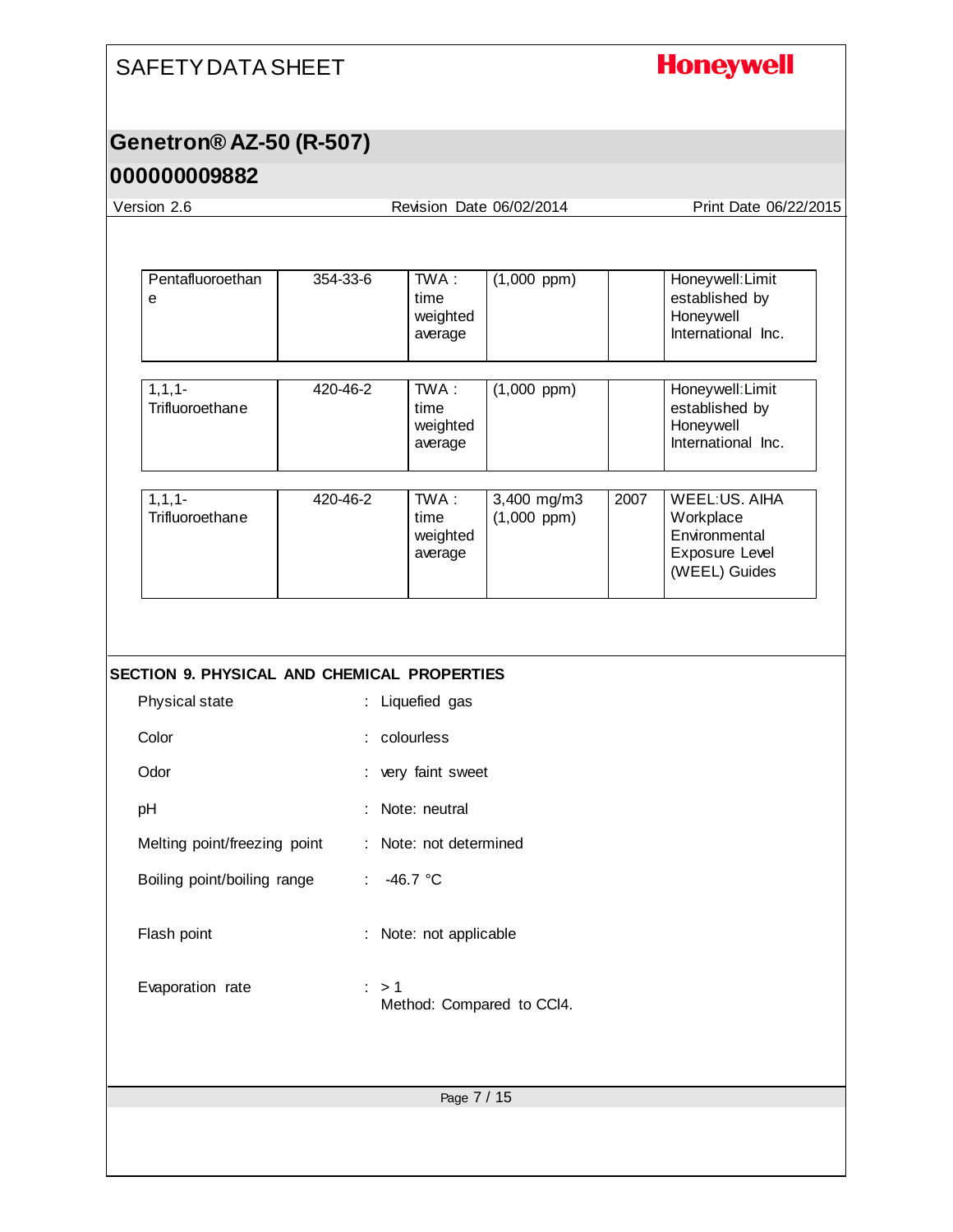# **Honeywell**

| UUUUUUUJUUL                                 |                                                        |                       |
|---------------------------------------------|--------------------------------------------------------|-----------------------|
| Version 2.6                                 | Revision Date 06/02/2014                               | Print Date 06/22/2015 |
|                                             |                                                        |                       |
|                                             |                                                        |                       |
| Lower explosion limit                       | : Method: ASTM E-681                                   |                       |
|                                             | Note: None                                             |                       |
| Upper explosion limit                       | : Method: ASTM E-681                                   |                       |
|                                             | Note: None                                             |                       |
|                                             |                                                        |                       |
| Vapor pressure                              | : $10,611$ hPa<br>at 21.1 °C(70.0 °F)                  |                       |
|                                             | 25,289 hPa                                             |                       |
|                                             | at 54.4 °C(129.9 °F)                                   |                       |
| Vapor density                               | 3.43 Note: $(Air = 1.0)$                               |                       |
|                                             |                                                        |                       |
| Density                                     | : 1.07 g/cm3 at 21.1 $^{\circ}$ C                      |                       |
|                                             |                                                        |                       |
| Water solubility                            | : $1.5$ g/l                                            |                       |
|                                             |                                                        |                       |
|                                             |                                                        |                       |
| Partition coefficient: n-                   | : log Pow: 1.48                                        |                       |
| octanol/water                               | Test substance: Ethane, pentafluoro- (HFC-125)         |                       |
|                                             |                                                        |                       |
| Ignition temperature                        | $:$ > 750 °C                                           |                       |
| Decomposition temperature                   | $: > 250$ °C                                           |                       |
|                                             | Note: To avoid thermal decomposition, do not overheat. |                       |
|                                             |                                                        |                       |
| Global warming potential<br>(GWP)           | : 3,850                                                |                       |
| Ozone depletion potential<br>(ODP)          | $\therefore$ 0                                         |                       |
|                                             |                                                        |                       |
| <b>SECTION 10. STABILITY AND REACTIVITY</b> |                                                        |                       |
|                                             |                                                        |                       |
| Chemical stability                          | : Stable under normal conditions.                      |                       |
|                                             | Page 8 / 15                                            |                       |
|                                             |                                                        |                       |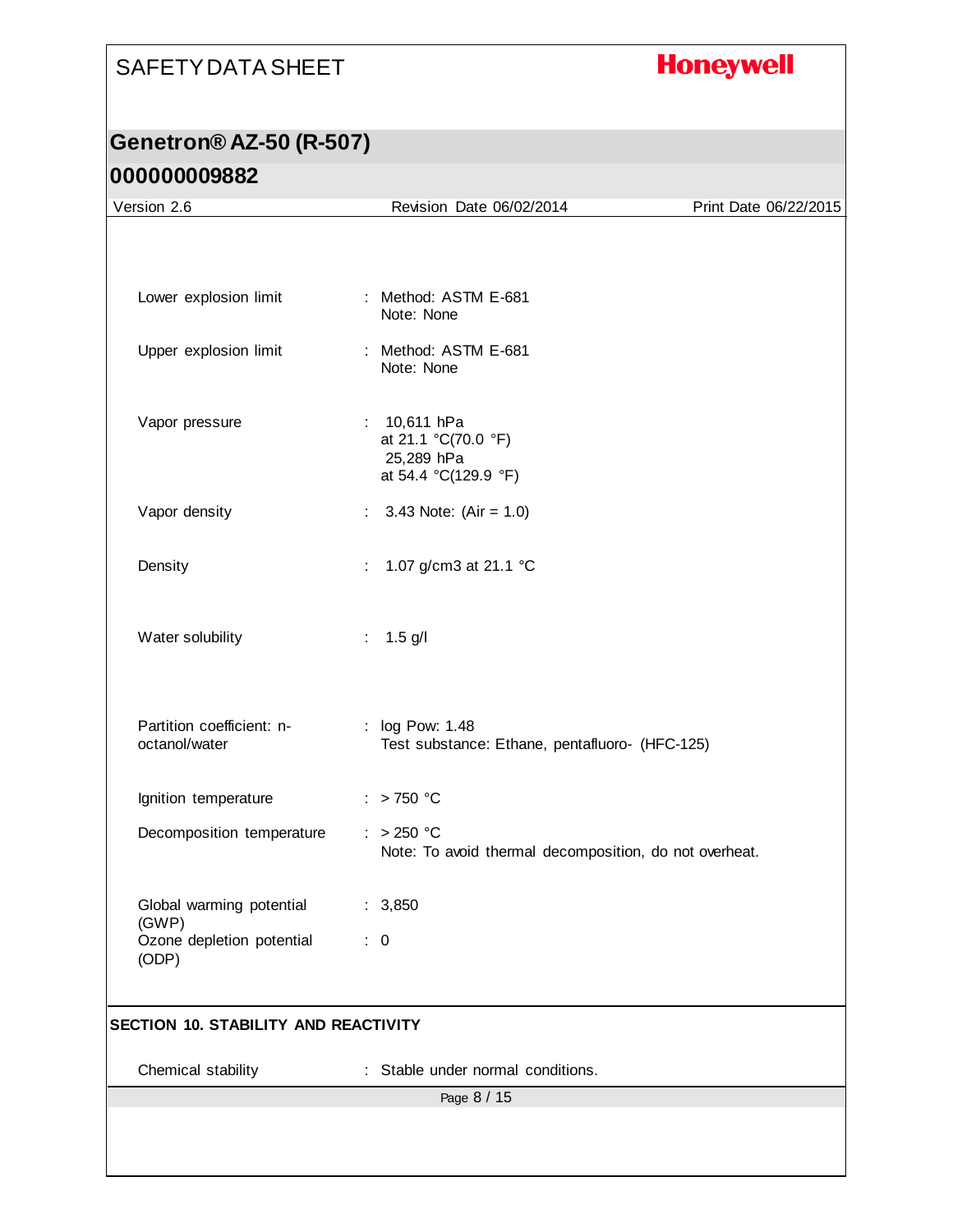# **Honeywell**

# **Genetron® AZ-50 (R-507)**

| Version 2.6                                    | Revision Date 06/02/2014                                                                                                                                                                                                                                                                                                                                                      | Print Date 06/22/2015 |
|------------------------------------------------|-------------------------------------------------------------------------------------------------------------------------------------------------------------------------------------------------------------------------------------------------------------------------------------------------------------------------------------------------------------------------------|-----------------------|
|                                                |                                                                                                                                                                                                                                                                                                                                                                               |                       |
| Possibility of hazardous<br>reactions          | : Hazardous polymerisation does not occur.                                                                                                                                                                                                                                                                                                                                    |                       |
| Conditions to avoid                            | : Pressurized container. Protect from sunlight and do not<br>expose to temperatures exceeding 50 °C.<br>Decomposes under high temperature.<br>Some risk may be expected of corrosive and toxic<br>decomposition products.<br>Can form a combustible mixture with air at pressures above<br>atmospheric pressure.<br>Do not mix with oxygen or air above atmospheric pressure. |                       |
| Incompatible materials to<br>avoid             | Potassium<br>Calcium<br>Powdered metals<br>Finely divided aluminium<br>Magnesium<br>Zinc                                                                                                                                                                                                                                                                                      |                       |
| Hazardous decomposition<br>products            | Halogenated compounds<br>Hydrogen fluoride<br>Carbonyl halides<br>Carbon oxides                                                                                                                                                                                                                                                                                               |                       |
| SECTION 11. TOXICOLOGICAL INFORMATION          |                                                                                                                                                                                                                                                                                                                                                                               |                       |
| Acute inhalation toxicity<br>Pentafluoroethane | > 769000 ppm<br>Exposure time: 4 h<br>Species: rat                                                                                                                                                                                                                                                                                                                            |                       |
| 1,1,1-Trifluoroethane                          | : LC50: > 540000 ppm<br>Exposure time: 4 h<br>Species: rat                                                                                                                                                                                                                                                                                                                    |                       |
|                                                | $LC50:$ > 106 mg/l<br>Exposure time: 4 h<br>Species: rat                                                                                                                                                                                                                                                                                                                      |                       |
| Sensitisation<br>Pentafluoroethane             | Cardiac sensitization                                                                                                                                                                                                                                                                                                                                                         |                       |
|                                                | Page 9 / 15                                                                                                                                                                                                                                                                                                                                                                   |                       |
|                                                |                                                                                                                                                                                                                                                                                                                                                                               |                       |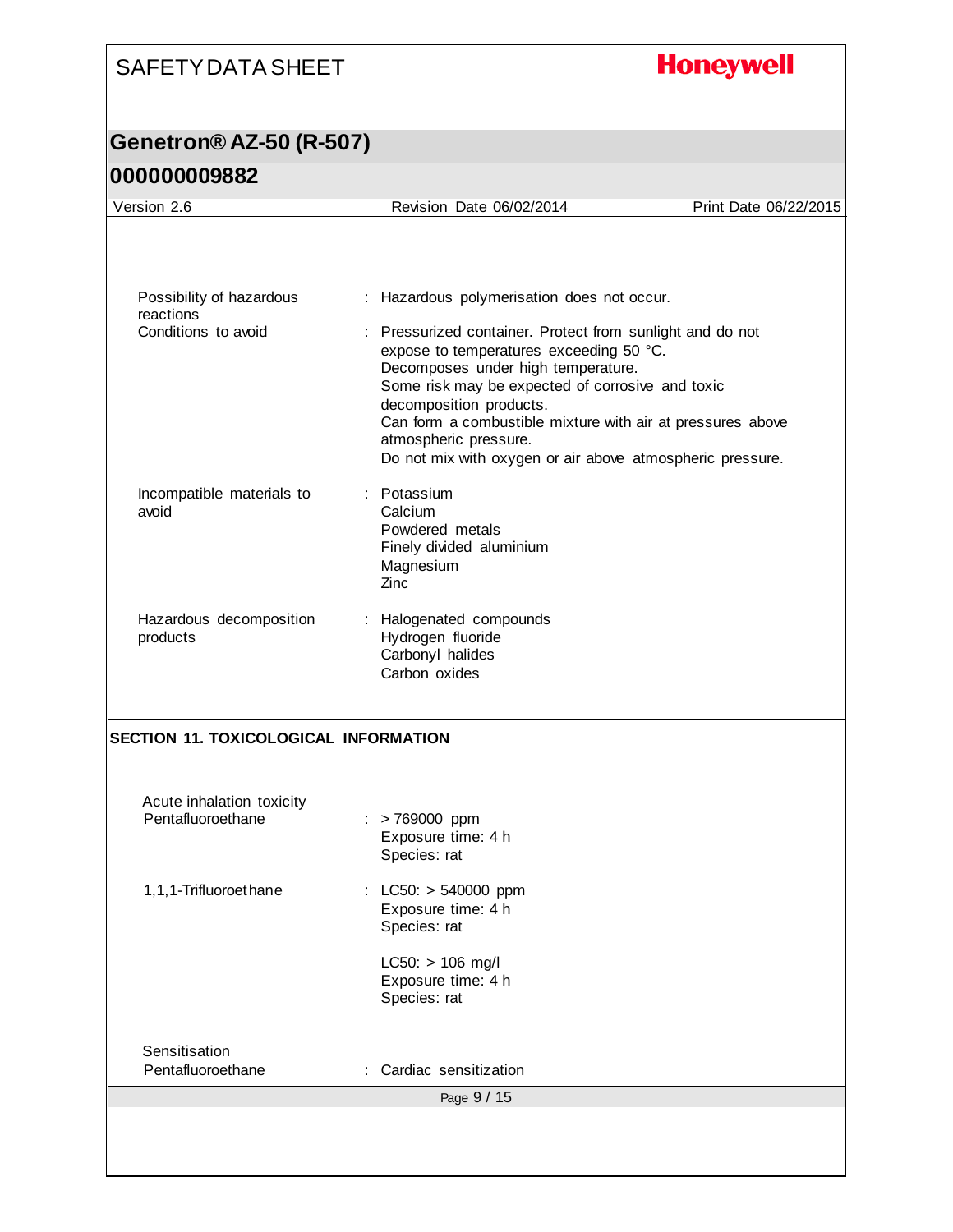# **Honeywell**

| ,,,,,,,,                                      |                                                                                                                                              |                       |
|-----------------------------------------------|----------------------------------------------------------------------------------------------------------------------------------------------|-----------------------|
| Version 2.6                                   | Revision Date 06/02/2014                                                                                                                     | Print Date 06/22/2015 |
|                                               | Species: dogs<br>Note: No-observed-effect level<br>75 000 ppm<br>Lowest observable effect level<br>100 000 ppm                               |                       |
| 1,1,1-Trifluoroethane                         | : Cardiac sensitization<br>Species: dogs<br>Note: 1,1,1,2-tetrafluoroethane (HFC-134a): Cardiac<br>sensitisation threshold (dog): 80000 ppm. |                       |
| Repeated dose toxicity<br>Pentafluoroethane   | : Species: rat<br>Application Route: Inhalation<br>Exposure time: (4 Weeks)<br>NOEL: 50000 ppm<br>Subchronic toxicity                        |                       |
| 1,1,1-Trifluoroethane                         | : Species: rat<br>Application Route: Inhalation<br>Exposure time: (90 d)<br>NOEL: 40000 ppm<br>Subchronic toxicity                           |                       |
| Genotoxicity in vitro<br>Pentafluoroethane    | Test Method: Ames test<br>Result: negative                                                                                                   |                       |
| 1,1,1-Trifluoroethane                         | Test Method: Ames test<br>Result: negative<br>Cell type: Human lymphocytes<br>Result: negative                                               |                       |
|                                               | Cell type: Chinese Hamster Ovary Cells<br>Result: negative                                                                                   |                       |
|                                               | Cell type: Human lymphocytes<br>Result: negative                                                                                             |                       |
| Genotoxicity in vivo<br>1,1,1-Trifluoroethane | Species: mouse                                                                                                                               |                       |
|                                               | Page 10 / 15                                                                                                                                 |                       |
|                                               |                                                                                                                                              |                       |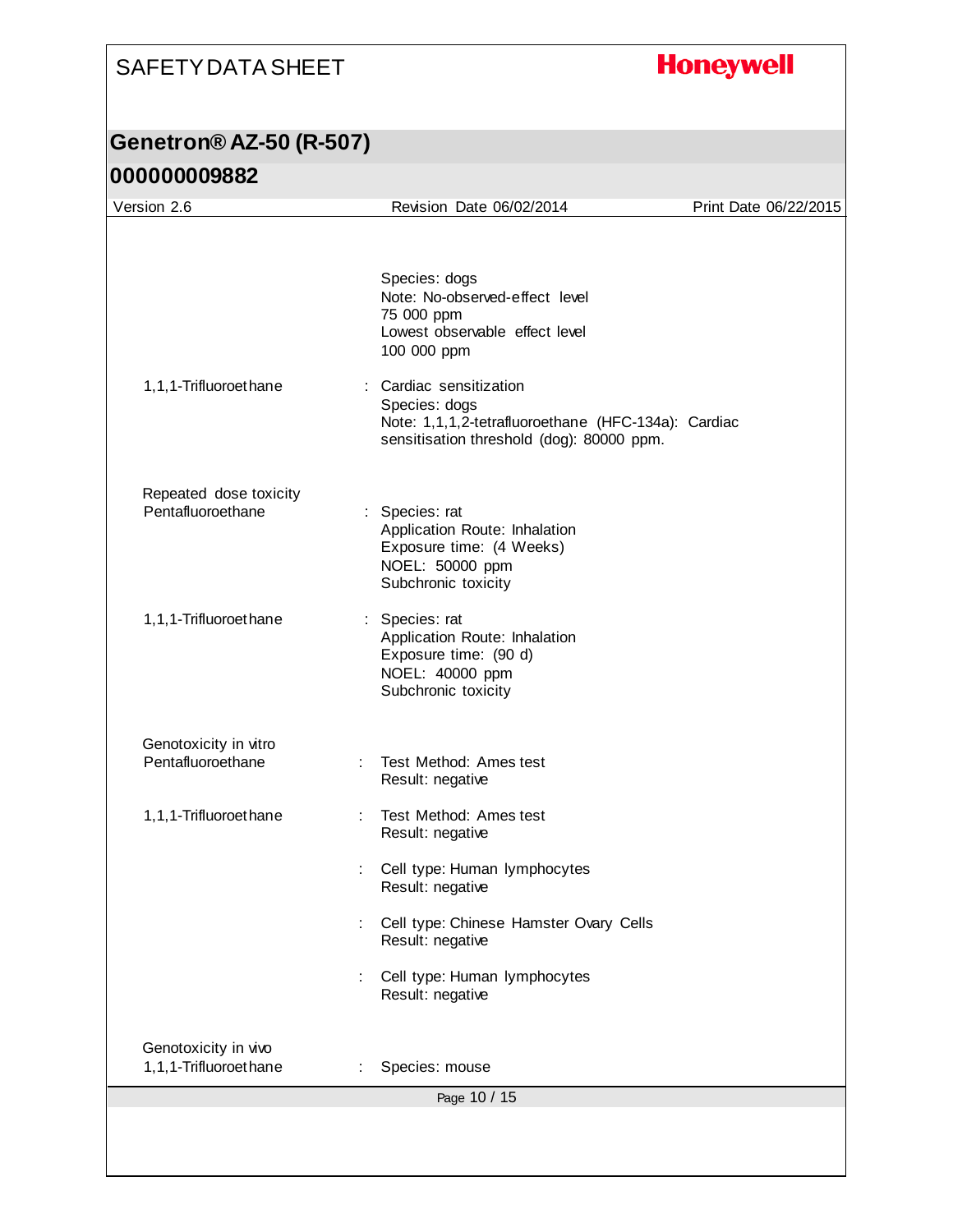## **Honeywell**

## **Genetron® AZ-50 (R-507)**

| 000000009882                        |                                                                                                                                                                                                                                                                                                                                                                              |                       |
|-------------------------------------|------------------------------------------------------------------------------------------------------------------------------------------------------------------------------------------------------------------------------------------------------------------------------------------------------------------------------------------------------------------------------|-----------------------|
| Version 2.6                         | Revision Date 06/02/2014                                                                                                                                                                                                                                                                                                                                                     | Print Date 06/22/2015 |
|                                     | Cell type: Bone marrow<br>Application Route: Inhalation<br>Result: negative                                                                                                                                                                                                                                                                                                  |                       |
| Teratogenicity<br>Pentafluoroethane | : Species: rabbit<br>Application Route: Inhalation exposure<br>NOAEL, Teratog: 50,000 ppm<br>NOAEL, Maternal: 50,000 ppm<br>Note: Did not show teratogenic effects in animal experiments.                                                                                                                                                                                    |                       |
|                                     | Species: rat<br>Application Route: Inhalation exposure<br>NOAEL, Teratog: 50,000 ppm<br>NOAEL, Maternal: 50,000 ppm<br>Note: Did not show teratogenic effects in animal experiments.                                                                                                                                                                                         |                       |
| 1,1,1-Trifluoroethane               | : Species: rat<br>Application Route: Inhalation exposure<br>NOAEL, Teratog: 40,000 ppm<br>NOAEL, Maternal: 40,000 ppm<br>Note: Did not show teratogenic effects in animal experiments.                                                                                                                                                                                       |                       |
|                                     | Species: rabbit<br>Application Route: Inhalation exposure<br>NOAEL, Teratog:<br>40,000 ppm<br>NOAEL, Maternal: 40,000 ppm<br>Note: Did not show teratogenic effects in animal experiments.                                                                                                                                                                                   |                       |
| Further information                 | : Acute toxicity Ethane, pentafluoro- (HFC-125): Cardiac<br>sensitisation threshold (dog): 75000 ppm. 1,1,1-<br>trifluoroethane (HFC-143a): Cardiac sensitisation threshold<br>(dog): >250000 ppm. Vapours are heavier than air and can<br>cause suffocation by reducing oxygen available for breathing.<br>Rapid evapouration of the liquid may cause frostbite. Irritating |                       |

Page 11 / 15

to eyes and skin. Avoid skin contact with leaking liquid (danger of frostbite). May cause cardiac arrhythmia.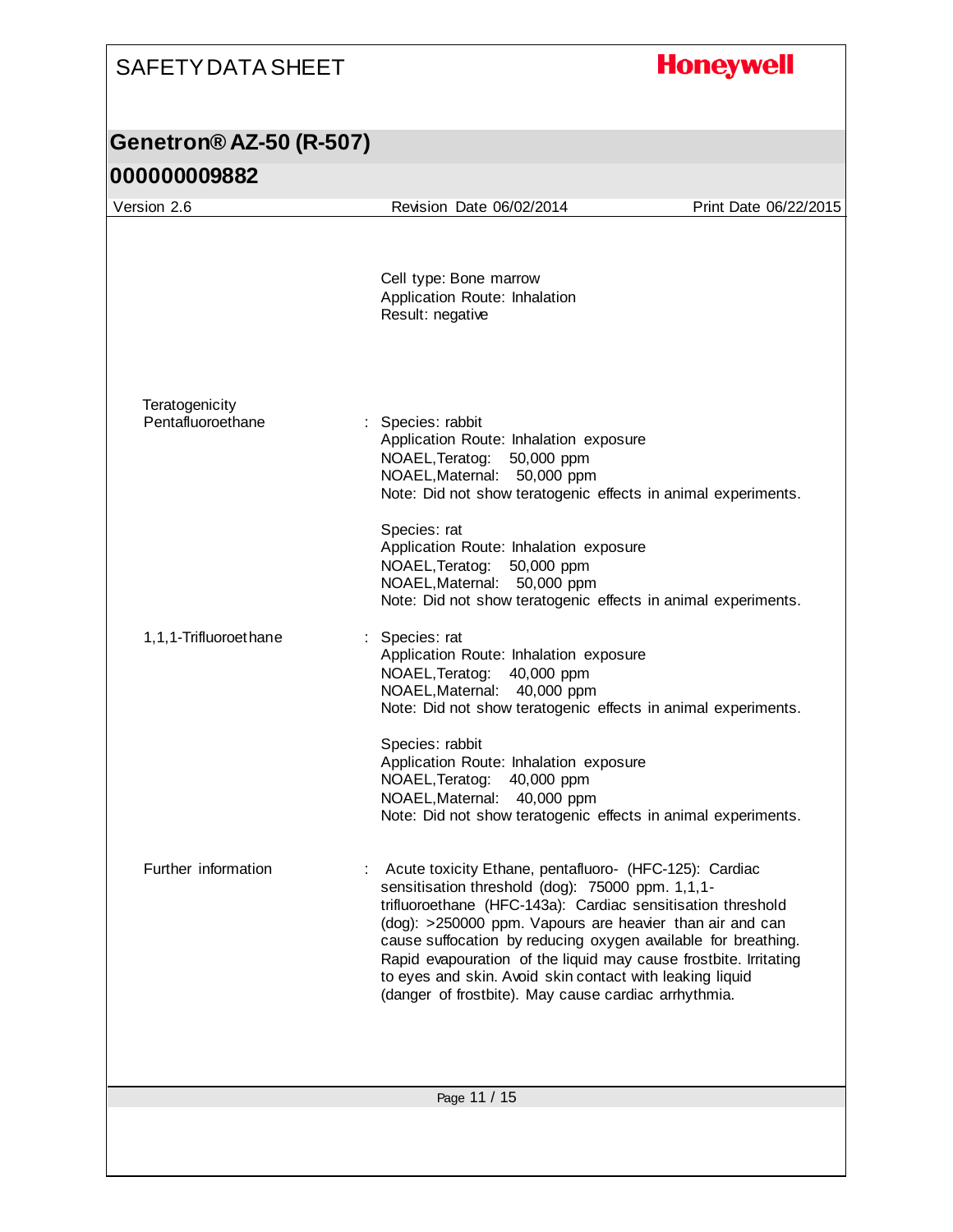|                  | <b>SAFETY DATA SHEET</b>                                                            |              |                                                                                                                                                                                                 | <b>Honeywell</b>                                             |
|------------------|-------------------------------------------------------------------------------------|--------------|-------------------------------------------------------------------------------------------------------------------------------------------------------------------------------------------------|--------------------------------------------------------------|
|                  | Genetron <sup>®</sup> AZ-50 (R-507)                                                 |              |                                                                                                                                                                                                 |                                                              |
| 000000009882     |                                                                                     |              |                                                                                                                                                                                                 |                                                              |
| Version 2.6      |                                                                                     |              | Revision Date 06/02/2014                                                                                                                                                                        | Print Date 06/22/2015                                        |
|                  |                                                                                     |              |                                                                                                                                                                                                 |                                                              |
|                  | <b>SECTION 12. ECOLOGICAL INFORMATION</b>                                           |              |                                                                                                                                                                                                 |                                                              |
| Biodegradability | Pentafluoroethane                                                                   | Value: 5 %   | : Result: Not readily biodegradable.<br>Method: OECD 301 D                                                                                                                                      |                                                              |
|                  | <b>Further information on ecology</b>                                               |              |                                                                                                                                                                                                 |                                                              |
| information      | Additional ecological                                                               |              | : Accumulation in aquatic organisms is unlikely.<br>This product contains greenhouse gases which may<br>To comply with provisions of the U.S. Clean Air Act, any<br>residual must be recovered. | contribute to global warming. Do NOT vent to the atmosphere. |
|                  |                                                                                     |              |                                                                                                                                                                                                 |                                                              |
|                  | <b>SECTION 13. DISPOSAL CONSIDERATIONS</b>                                          |              |                                                                                                                                                                                                 |                                                              |
|                  | Disposal methods                                                                    | regulations. | : Observe all Federal, State, and Local Environmental                                                                                                                                           |                                                              |
| Note             |                                                                                     |              | This product is subject to U.S. Environmental Protection<br>82 regarding refrigerant recycling.                                                                                                 | Agency Clean Air Act Regulations Section 608 in 40 CFR Part  |
|                  | SECTION 14. TRANSPORT INFORMATION                                                   |              |                                                                                                                                                                                                 |                                                              |
| <b>DOT</b>       | UN/ID No.<br>Proper shipping name<br>Class<br>Packing group<br><b>Hazard Labels</b> |              | <b>UN 3163</b><br>LIQUEFIED GAS, N.O.S.<br>(Pentafluoroethane, 1,1,1-Trifluoroethane)<br>$2.2\phantom{0}$<br>2.2                                                                                |                                                              |
| <b>IATA</b>      | UN/ID No.<br>Description of the goods                                               |              | $:$ UN 3163<br>: LIQUEFIED GAS, N.O.S.<br>(Pentafluoroethane, 1,1,1-Trifluoroethane)                                                                                                            |                                                              |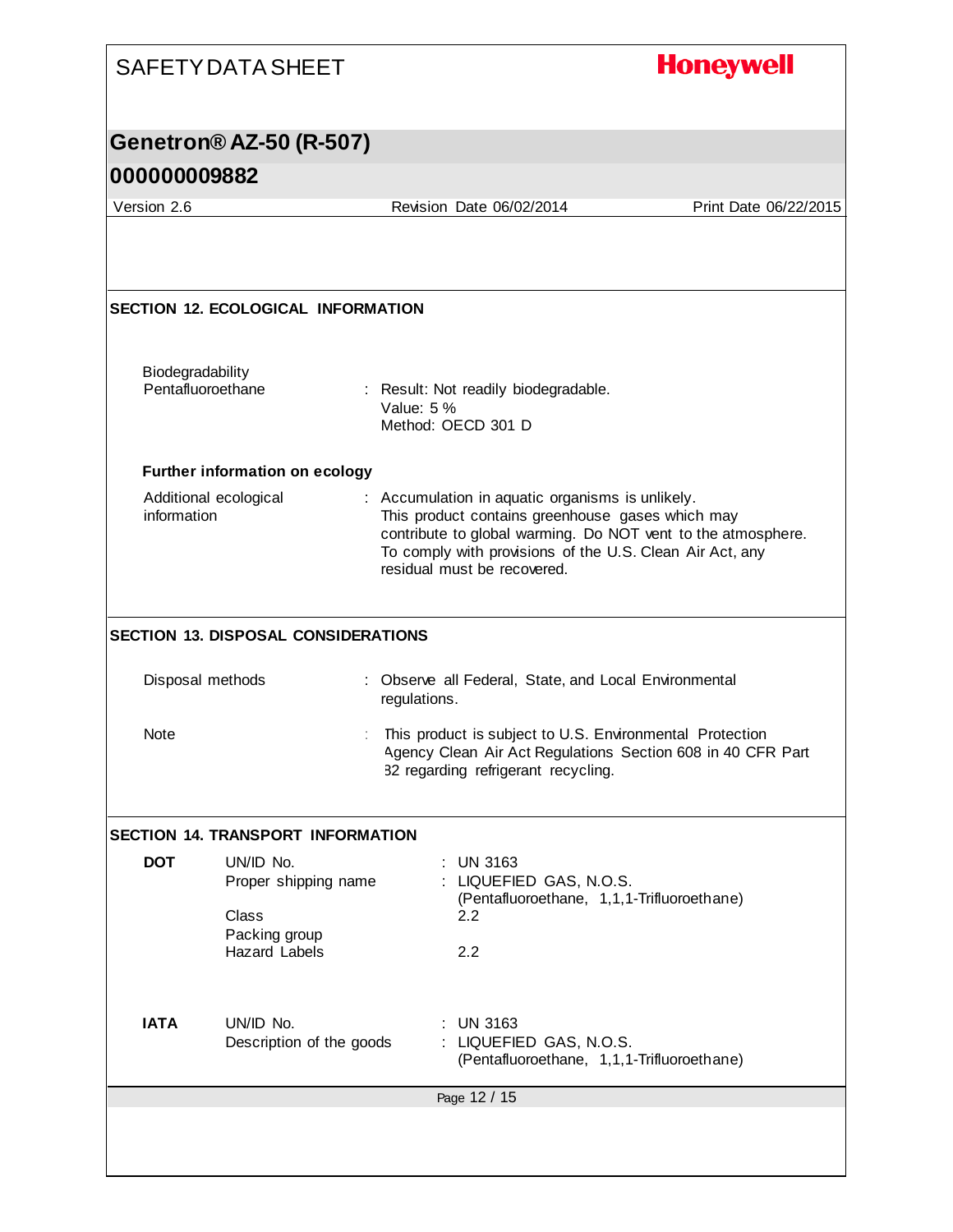# **Honeywell**

## **Genetron® AZ-50 (R-507)**

| Version 2.6                               |                                                                                                                                                                                                                       |                     | Revision Date 06/02/2014                                                                                                                                               | Print Date 06/22/2015 |  |  |  |
|-------------------------------------------|-----------------------------------------------------------------------------------------------------------------------------------------------------------------------------------------------------------------------|---------------------|------------------------------------------------------------------------------------------------------------------------------------------------------------------------|-----------------------|--|--|--|
| <b>IMDG</b>                               | Class<br>Hazard Labels<br>Packing instruction (cargo<br>aircraft)<br>Packing instruction<br>(passenger aircraft)<br>UN/ID No.<br>Description of the goods<br>Class<br>Hazard Labels<br>EmS Number<br>Marine pollutant |                     | : 2.2<br>2.2<br>: 200<br>: 200<br><b>UN 3163</b><br>: LIQUEFIED GAS, N.O.S.<br>(PENTAFLUOROETHANE, 1,1,1-<br>TRIFLUOROE THANE)<br>: 2.2<br>2.2<br>$: F-C, S-V$<br>: no |                       |  |  |  |
| <b>SECTION 15. REGULATORY INFORMATION</b> |                                                                                                                                                                                                                       |                     |                                                                                                                                                                        |                       |  |  |  |
| <b>Inventories</b>                        |                                                                                                                                                                                                                       |                     |                                                                                                                                                                        |                       |  |  |  |
| US. Toxic Substances<br>Control Act       |                                                                                                                                                                                                                       | : On TSCA Inventory |                                                                                                                                                                        |                       |  |  |  |
| Australia. Industrial<br>Assessment) Act  | Chemical (Notification and                                                                                                                                                                                            |                     | : On the inventory, or in compliance with the inventory                                                                                                                |                       |  |  |  |
| Canada. Canadian                          | <b>Environmental Protection</b><br>Act (CEPA). Domestic<br>Substances List (DSL)                                                                                                                                      |                     | : All components of this product are on the Canadian DSL.                                                                                                              |                       |  |  |  |
| List                                      | Japan. Kashin-Hou Law                                                                                                                                                                                                 |                     | : On the inventory, or in compliance with the inventory                                                                                                                |                       |  |  |  |
|                                           | Korea. Toxic Chemical<br>Control Law (TCCL) List                                                                                                                                                                      |                     | : On the inventory, or in compliance with the inventory                                                                                                                |                       |  |  |  |
| Act                                       | Philippines. The Toxic<br>Substances and Hazardous<br>and Nuclear Waste Control                                                                                                                                       |                     | : On the inventory, or in compliance with the inventory                                                                                                                |                       |  |  |  |
|                                           | China. Inventory of Existing                                                                                                                                                                                          |                     | : On the inventory, or in compliance with the inventory                                                                                                                |                       |  |  |  |
| Page 13 / 15                              |                                                                                                                                                                                                                       |                     |                                                                                                                                                                        |                       |  |  |  |
|                                           |                                                                                                                                                                                                                       |                     |                                                                                                                                                                        |                       |  |  |  |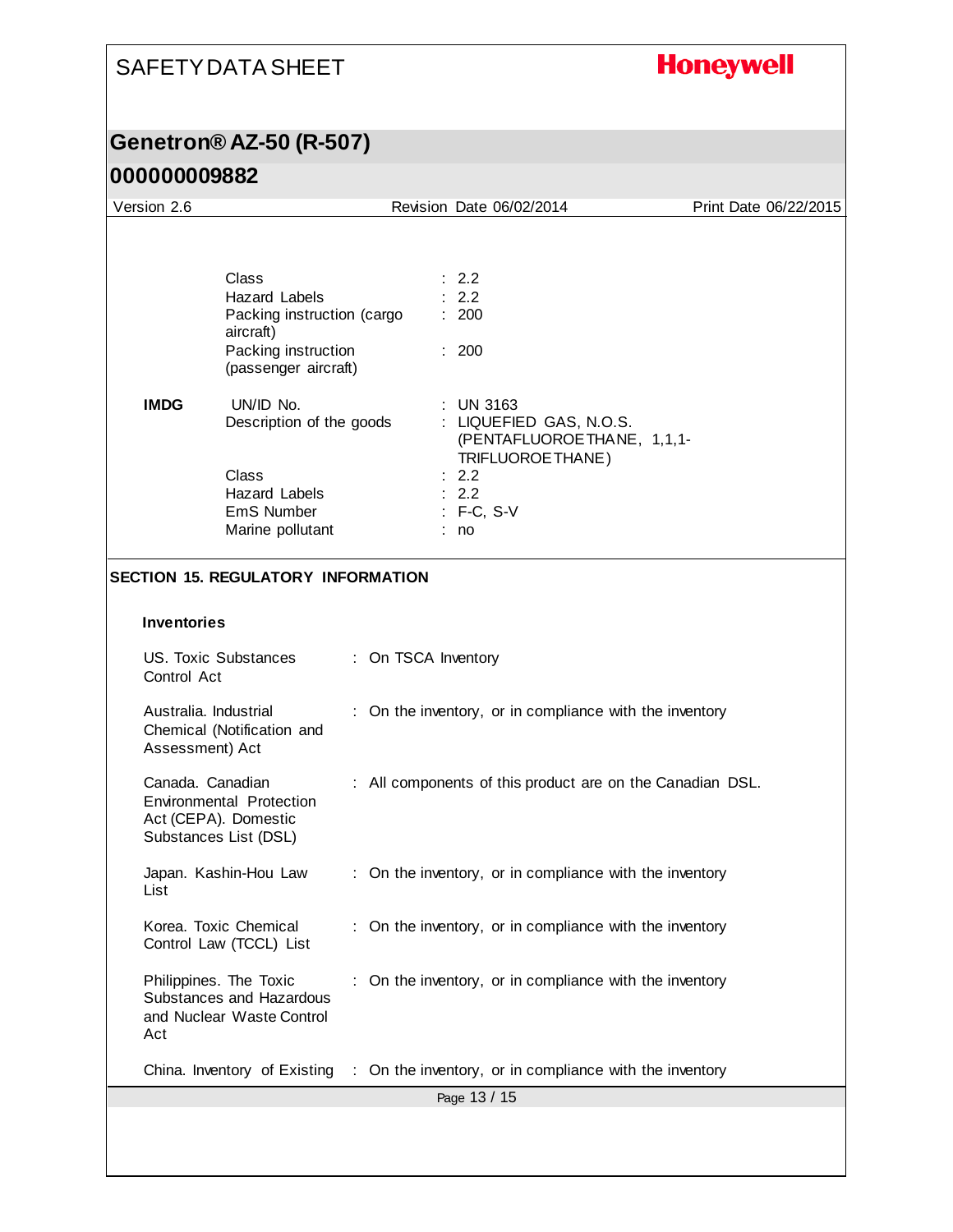# **Honeywell**

| Version 2.6                        | Revision Date 06/02/2014                                                                                                                                                                               | Print Date 06/22/2015 |  |  |  |  |
|------------------------------------|--------------------------------------------------------------------------------------------------------------------------------------------------------------------------------------------------------|-----------------------|--|--|--|--|
|                                    |                                                                                                                                                                                                        |                       |  |  |  |  |
| <b>Chemical Substances</b>         |                                                                                                                                                                                                        |                       |  |  |  |  |
| NZIOC - New Zealand                | : On the inventory, or in compliance with the inventory                                                                                                                                                |                       |  |  |  |  |
| National regulatory information    |                                                                                                                                                                                                        |                       |  |  |  |  |
| <b>SARA 302 Components</b>         | : SARA 302: No chemicals in this material are subject to the<br>reporting requirements of SARA Title III, Section 302.                                                                                 |                       |  |  |  |  |
| <b>SARA 313 Components</b>         | : SARA 313: This material does not contain any chemical<br>components with known CAS numbers that exceed the<br>threshold (De Minimis) reporting levels established by SARA<br>Title III, Section 313. |                       |  |  |  |  |
| SARA 311/312 Hazards               | : Acute Health Hazard<br>Sudden Release of Pressure Hazard                                                                                                                                             |                       |  |  |  |  |
| California Prop. 65                | This product does not contain any chemicals known to State of<br>÷<br>California to cause cancer, birth defects, or any other<br>reproductive harm.                                                    |                       |  |  |  |  |
| <b>WHMIS Classification</b>        | : A: Compressed Gas<br>This product has been classified according to the hazard criteria<br>of the CPR and the MSDS contains all of the information<br>required by the CPR.                            |                       |  |  |  |  |
| <b>Global warming potential</b>    | : 3,850                                                                                                                                                                                                |                       |  |  |  |  |
| Ozone depletion potential<br>(ODP) | $\therefore$ 0                                                                                                                                                                                         |                       |  |  |  |  |
| Page 14 / 15                       |                                                                                                                                                                                                        |                       |  |  |  |  |
|                                    |                                                                                                                                                                                                        |                       |  |  |  |  |
|                                    |                                                                                                                                                                                                        |                       |  |  |  |  |